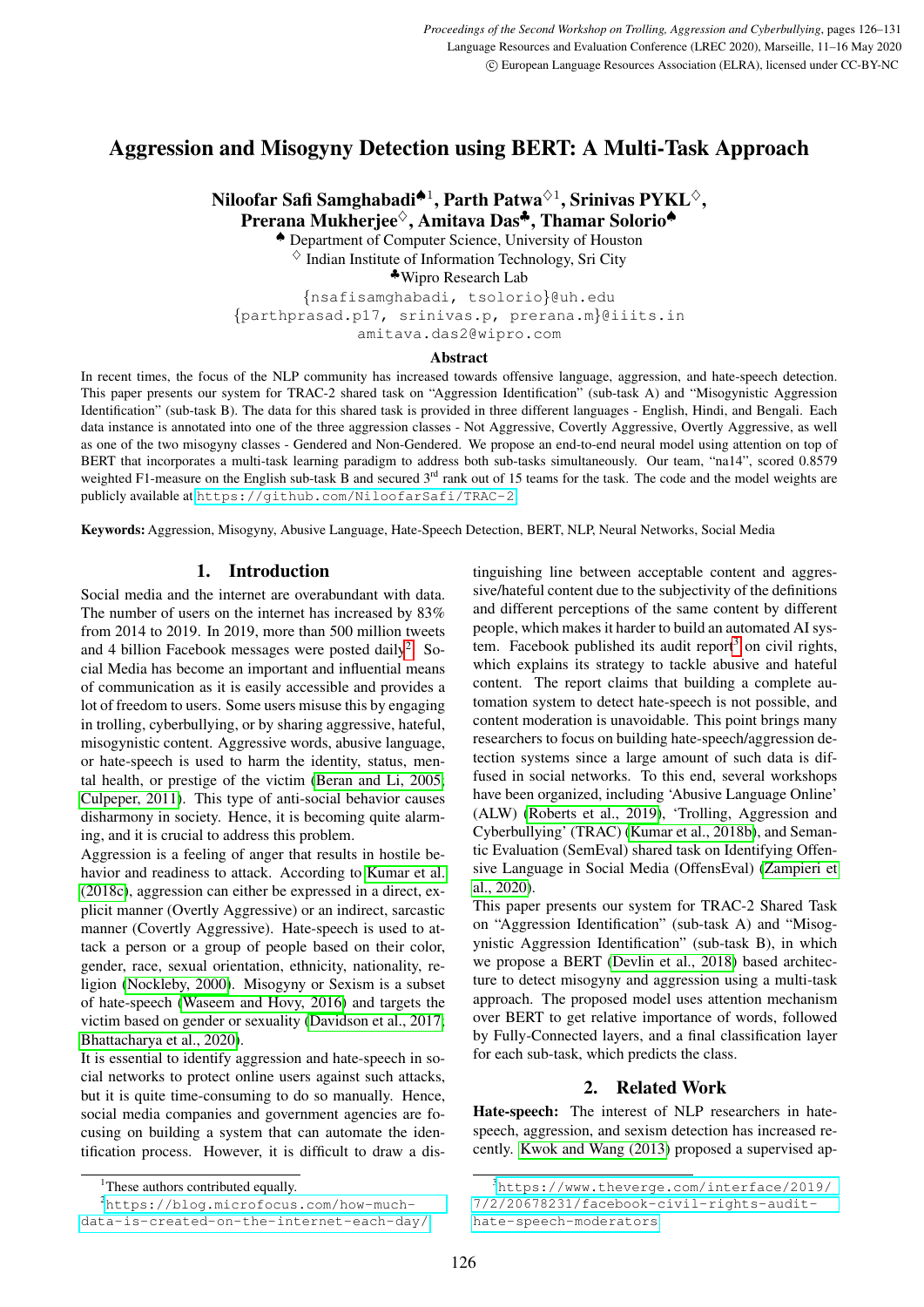proach to detect anti-black hate-speech in social media platforms using Twitter data. They categorized the text into binary labels racist vs. non-racist and achieved a classification accuracy of 76%. [Burnap and Williams \(2015\)](#page-5-11) utilized ensemble based classifier results to forecast cyberhate proliferation using statistical approaches. The classifier captured the grammatical dependencies between words in Twitter data to anticipate the behavior to give antagonistic responses. [Nobata et al. \(2016\)](#page-5-12) curated a corpus of user comments for abusive language detection and resorted to machine learning based approaches to detect subtle hate-speech. [Schmidt and Wiegand \(2017\)](#page-5-13), give a detailed survey on hate-speech detection works. Gambäck [and Sikdar \(2017\)](#page-5-14) used convolutional layers on word vectors to detect hate-speech. Other recent works [\(Zhang et](#page-5-15) [al., 2018;](#page-5-15) [Agrawal and Awekar, 2018;](#page-4-1) [Dadvar and Eck](#page-5-16)[ert, 2018\)](#page-5-16) also use deep learning based techniques to detect hate-speech. BERT Based approaches also have become popular recently [\(Nikolov and Radivchev, 2019;](#page-5-17) [Mozafari](#page-5-18) [et al., 2019;](#page-5-18) [Risch et al., 2019\)](#page-5-19).

Sexism: Recently, misogynistic and sexist comments, posts, or tweets on social media platforms have become quite predominant. [Jha and Mamidi \(2017\)](#page-5-20) provided an analysis of sexist tweets and further categorize them as hostile, benevolent, or other. [Sharifirad and Matwin \(2019\)](#page-5-21) also provided an in-depth analysis of sexist tweets and categorize them based on the type of harassment. [Frenda et](#page-5-22) [al. \(2019\)](#page-5-22) performed linguistic analysis to detect misogyny and sexism in tweets. [Parikh et al. \(2019\)](#page-5-23) introduced the first work on multi-label classification for sexism detection and also provided the largest dataset on sexism categorization. They built a BERT based neural architecture with distributional and word level embeddings to perform the classification task.

Aggression: The first Shared Task on Aggression Identification [\(Kumar et al., 2018a\)](#page-5-24) aimed to identify aggressive tweets in social media posts and provided datasets in Hindi and English. [Samghabadi et al. \(2018\)](#page-5-25) used lexical and semantic features along with logistic regression for the task and obtained 0.59 and 0.63 F1 scores on Hindi and English Facebook datasets, respectively. [Orasan \(2018\)](#page-5-26) utilized machine learning (SVM, random forest) on word embeddings for aggressive language identification. [Raiyani et al.](#page-5-27) [\(2018\)](#page-5-27) used fully connected layers on highly pre-processed data. [Aroyehun and Gelbukh \(2018\)](#page-4-2) used data augmentation along with deep learning for aggression identification and achieved 0.64 F1 score on the English dataset. [Risch](#page-5-28) [and Krestel \(2018\)](#page-5-28) also employed a similar technique and got 0.60 F1 score for English.

## 3. Data

The datasets for this shared task are provided by [\(Bhat](#page-5-5)[tacharya et al., 2020\)](#page-5-5) in three different languages: English, Hindi, and Bengali. For sub-task A, the data has been labeled with one out of three possible tags:

Not Aggressive (NAG): Texts which are not aggressive. E.g. *"hats off brother"*.

Covertly Aggressive (CAG): Texts that express aggression in an indirect, sarcastic manner. E.g., *"You are not wrong, you are just ignorant."*.

Overtly Aggressive (OAG): Texts which express aggression in a direct, straightforward, and explicit way. E.g., *"Liberals are retards"*.

For sub-task B, there are two classes:

Gendered (GEN): Texts that target a person or a group of people based on gender, sexuality, or lack of fulfillment of stereotypical gender roles. E.g., *"Homosexuality should be banned"*.

Non-gendered (NGEN): Texts that are not gendered. E.g.. *"you are absolutely true bro...but even politicians supports them"*.

Although the perception of aggression and misogyny can vary from person to person, we found some annotations that are highly improbable. The following are some examples that are mislabeled as NAG:

- *"This lady from BJP is crazy this is how u react man such a foolish and ignorant lady"*
- *"What a lousy moderator arnab is. Falthu show"*,
- *"Ha yaar bahut hi chutya movie tha.sab log keh raha tha badia movie tha isliye dekha bt bilkul jhaand tha"* (It was a stupid movie. Everyone was saying it is good so I saw but it is completely stupid)
- *"Brother puri movie bta di chutiya he kya"* (brother you spoiled the entire movie are you an idiot)

Some examples of comments mislabeled as NGEN:

- *"true feminist is Cancer"*
- *"Breif description but feminist is like urban terrorist and they will never understand"*
- *"Feminists are the next threat to our country"*
- *"chutiya hai ye feminists"* (these feminists are idiots)

Table [1](#page-2-0) shows statistics over the train and validation data for both sub-tasks across all available languages. From this table, we can easily find out that for both sub-tasks A and B, the train and dev sets are highly skewed towards NAG and NGEN classes, respectively.

Table [2](#page-2-1) indicates the co-occurrence of sub-task A and sub-task B labels. NAG mostly co-occurs with NGEN. The ratio of GEN to NGEN in OAG is greater than that in NAG and CAG. Overall, in all three languages, we can observe that as the directness of aggression increases (NAG<CAG<OAG), the percentage of GEN examples also increases. In Hindi and Bengali, OAG examples are more likely to be tagged as GEN than NGEN. Based on these observations, we can say that these two sub-tasks are related.

## 4. System Architecture

As we saw that the sub-tasks are related to each other, we create a unified deep neural architecture, following a multitask approach. Figure [1](#page-2-2) illustrates the overall architecture of our proposed model. Our proposed model consists of the following modules: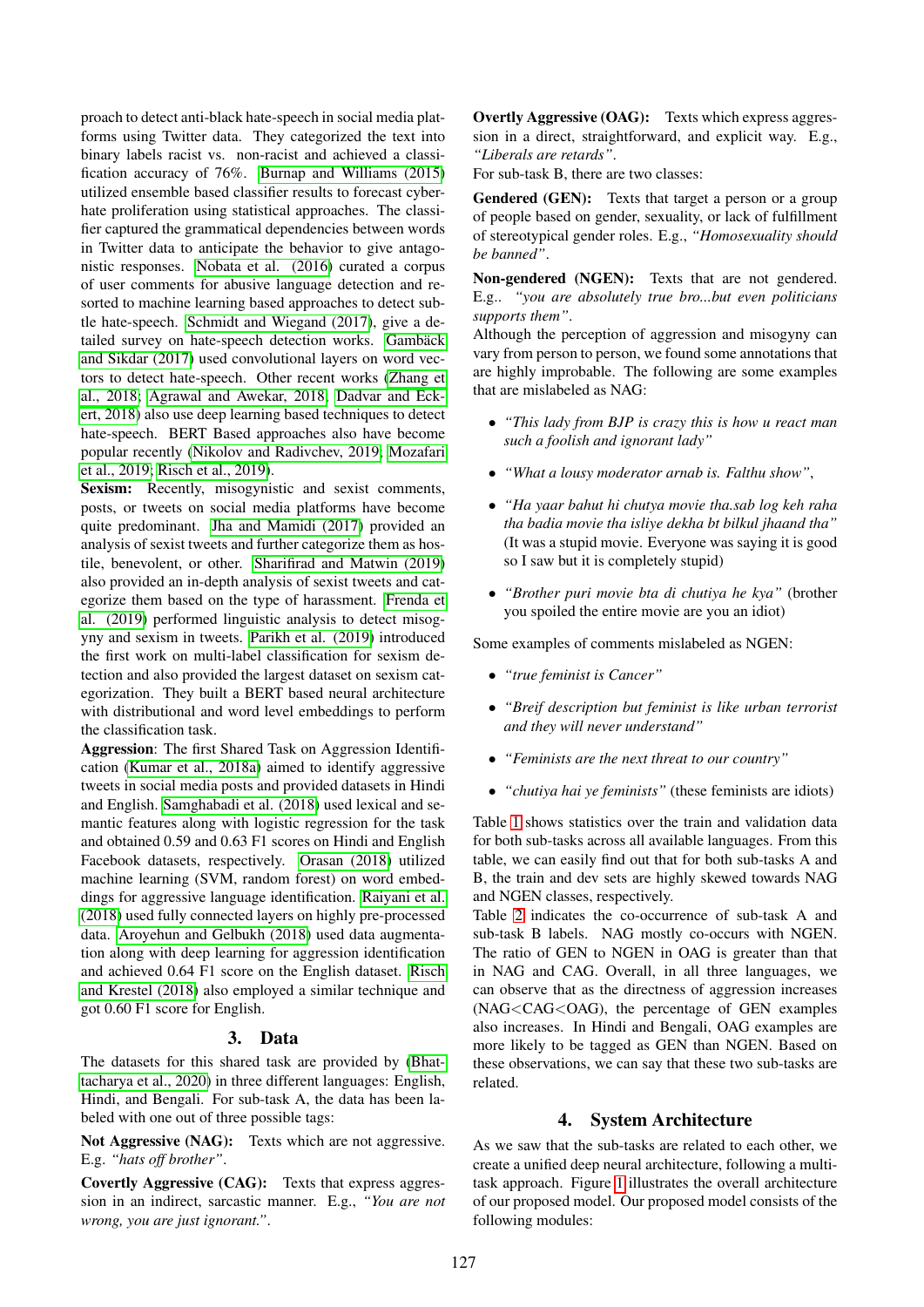<span id="page-2-0"></span>

| language | split | size |               | sub-task A   | sub-task B     |              |               |
|----------|-------|------|---------------|--------------|----------------|--------------|---------------|
|          |       |      | <b>NAG</b>    | <b>CAG</b>   | <b>OAG</b>     | <b>GEN</b>   | <b>NGEN</b>   |
| English  | train | 4263 | 3375 (79.17%) | 453 (10.63%) | 435 (10.20%)   | 309 (7.25%)  | 3954 (92.75%) |
|          | dev   | 1066 | 836 (78.42%)  | 117 (10.98%) | $113(10.60\%)$ | 73 (6.85%)   | 993 (93.15%)  |
|          | test  | 1200 | 690 (57.50%)  | 224 (18.67%) | 286 (23.83%)   | 175 (14.58%) | 1025 (85.42%) |
| Hindi    | train | 3984 | 2245 (56.35%) | 829 (20.81%) | 910 (22.84%)   | 661 (16.59%) | 3323 (83.41%) |
|          | dev   | 997  | 578 (57.97%)  | 211 (21.17%) | 208 (20.86%)   | 152 (15.25%) | 845 (84.75%)  |
|          | test  | 1200 | 325 (27.08%)  | 191 (15.92%) | 684 (57.00%)   | 567 (47.25%) | 633 (52.42%)  |
| Bengali  | train | 3826 | 2078 (54.31%) | 898 (23.47%) | 850 (22.22%)   | 712 (18.61%) | 3114 (81.39%) |
|          | dev   | 957  | 522 (54.55%)  | 218 (22.78%) | 217 (22.67%)   | 191 (19.96%) | 766 (80.04%)  |
|          | test  | 1188 | 712 (59.93%)  | 225 (18.94%) | 251 (21.13%)   | 202 (17.00%) | 986 (83.00%)  |

Table 1: Data statistics.

<span id="page-2-1"></span>

| language | split | total | NAG-GEN | <b>NAG-NGEN</b> | CAG-GEN | <b>CAG-NGEN</b> | <b>OAG-GEN</b> | <b>OAG-NGEN</b> |
|----------|-------|-------|---------|-----------------|---------|-----------------|----------------|-----------------|
| English  | train | 4263  | 134     | 3241            | 35      | 418             | 140            | 295             |
|          | dev   | 1066  | 38      | 798             |         | 108             | 26             | -87             |
| Hindi    | train | 3984  | 32      | 2213            | 79      | 750             | 550            | 260             |
|          | dev   | 997   |         | 567             | 26      | 185             | 115            | 93              |
| Bengali  | train | 3826  | 129     | 1949            | 129     | 769             | 454            | 395             |
|          | dev   | 957   | 37      | 485             | 31      | 187             | 123            | 94              |

Table 2: Co-occurrence between sub-task labels.

<span id="page-2-2"></span>

Figure 1: Overall architecture of the proposed model.

**BERT Layer:** We pass the input sequence of tokens to the BERT model [\(Devlin et al., 2018\)](#page-5-9) to extract contextualized information.

Attention Layer: We feed the output of BERT layer to the attention mechanism proposed in [Bahdanau et al.](#page-4-3)  $\sum_i \alpha_i h_i$  to aggregate hidden representations  $(h_i)$  of all to-[\(2014\)](#page-4-3). This layer computes the weighted sum of  $r =$ kens in a sequence to a single vector. To measure the relative importance of words, we calculate the attention weights  $\alpha_i$  as follows:

$$
\alpha_i = \frac{exp(score(h_i, e))}{\sum_{i'} exp(score(h_{i'}, e))}
$$
(1)

where the  $score(.)$  function is defined as:

$$
score(h_i, e) = v^T tanh(W_h h_i + b_h)
$$
 (2)

where  $W_h$  is the weight matrix, and v and  $b_h$  are the parameters of the network.

Fully-Connected Layers: We pass the output of the attention layer to Fully Connected (linear) layers for dimension reduction. There are two linear layers with 500 and 100 neurons, respectively.

Classification Layer: We feed the output of linear layers to two separate classification layers, one for predicting aggression class, and another for misogyny identification. For both cases, we use a linear layer with a softmax activation on top, which gives a probability score to the classes. The number of output neurons is three and two for sub-tasks A and B, respectively.

#### 4.1. Experimental Setups

For pre-processing, we use the BERT tokenizer for text tokenization. Then, we truncate the posts to 200 tokens, and left-pad the shorter sequence with zeros. For initializing weights of the BERT layer, we use "bert based uncased" pre-trained weights for English and "bert base multilingual cased" for Hindi and Bengali. To compute the loss between predicted and actual labels, we use Binary Cross Entropy. We calculate the sum of losses for both sub-tasks A and B. Additionally, for addressing the imbalance problem in the corpora, we add information about class weights to the loss functions for both outputs. We update the network weights using Adam opti-mizer [\(Kingma and Ba, 2014\)](#page-5-29) with a learning rate of  $1e^{-5}$ ; however, we do not fine-tune the BERT layer. We train the model over 200 epochs using training data and save the best model based on the F1 score obtained on the validation set. We train our models on Nvidia Tesla P40 GPU having 24 GB memory, where each epoch takes around 1.5 minutes to be completed. The code and the model weights are publicly available<sup>[1](#page-2-3)</sup>.

#### 5. Results

Table [3](#page-3-0) shows the weighted F1 score and accuracy of our system on all the sub-tasks. Weighted F1 score is used as

<span id="page-2-3"></span><sup>1</sup><https://github.com/NiloofarSafi/TRAC-2>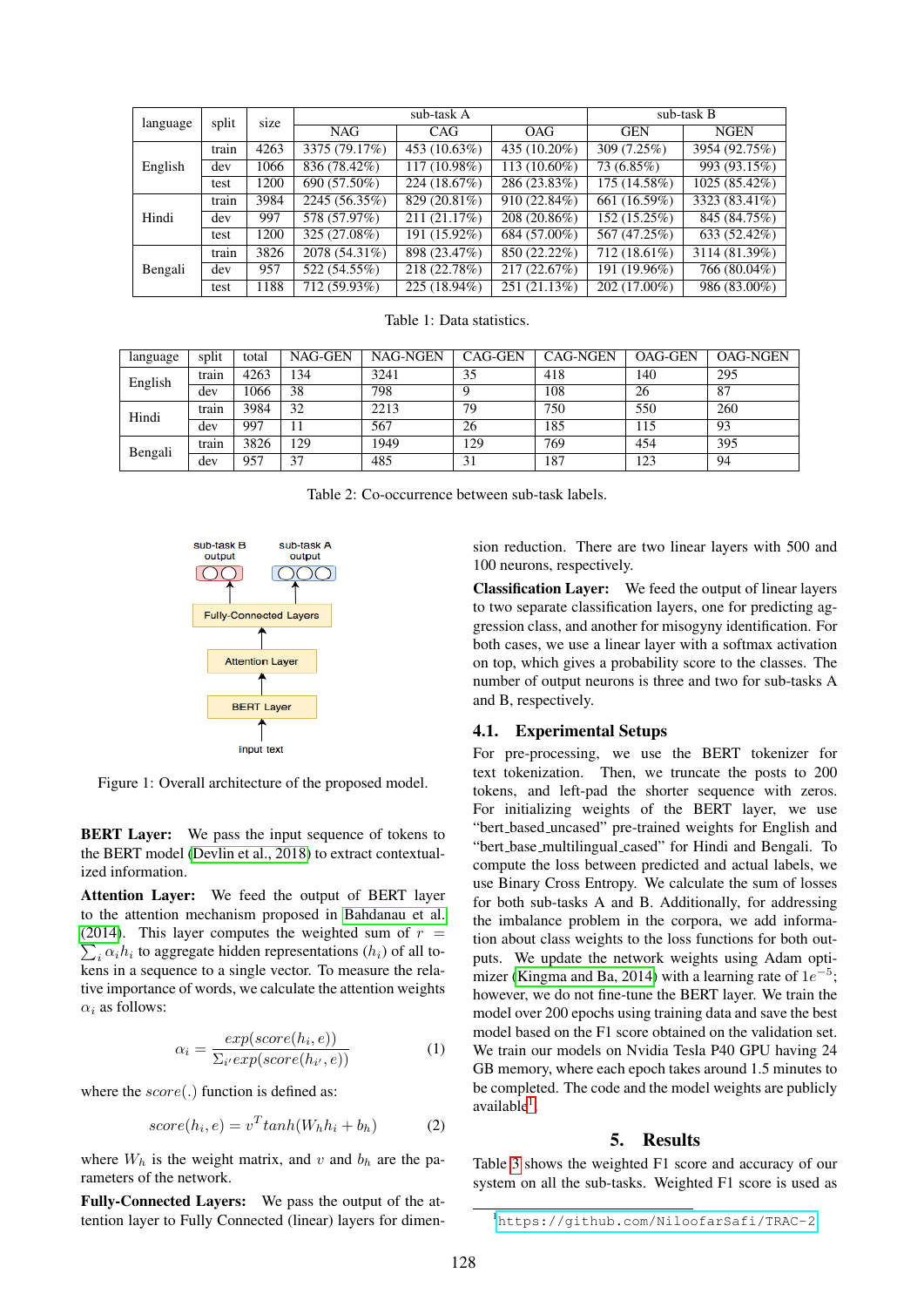<span id="page-3-1"></span>

<span id="page-3-2"></span>Figure 2: Heatmap of confusion matrices of our best performing systems for sub-task A across all languages.



Figure 3: Heatmap of confusion matrices of our best performing systems for sub-task B across all languages.

the official metric to rank the participants by the organizers. Based on the table, misogyny is easier to detect as compared to aggression across all available languages. The possible reason could be its binary and relatively straightforward nature as compared to sub-task A, which includes three classes. Our best score is achieved on English subtask B, where we secured  $3<sup>rd</sup>$  rank out of 15 teams. Our system lags behind the best performance on EN-B (0.8715 F1), and BEN-B (0.9365 F1) by 0.0136 and 0.0159, respectively, which shows our system is competitive and comparable to them.

<span id="page-3-0"></span>

| Sub-task     | F1 (weighted) | Accuracy |
|--------------|---------------|----------|
| $ENG-A$      | 0.7143        | 0.7317   |
| HIN-A        | 0.7183        | 0.7150   |
| <b>BEN-A</b> | 0.7369        | 0.7492   |
| ENG-B        | 0.8579        | 0.8550   |
| $HIN-B$      | 0.8008        | 0.8042   |
| <b>BEN-B</b> | 0.9206        | 0.9242   |

Table 3: Results of BERT model on all sub-tasks.

Figure [2](#page-3-1) illustrates the confusion matrices of sub-task A for all three languages. Overall, CAG examples are more likely to be wrongly predicted as NAG than OAG. This could be due to the lack of abusive or explicit words in CAG instances. We further investigate this possibility in Section [5.1.](#page-4-4) In Hindi, OAG-NAG confusion (100) is high and is significantly more than that in English and Bengali. The reason could be that for Hindi corpus, the majority of the train instances are tagged as NAG (56.35%), whereas in its test data, the majority of the instances are labeled as OAG (57.00%).

Figure [3](#page-3-2) shows the confusion matrices for sub-task B on all three languages. Similar to OAG-NAG, we can see that GEN-NGEN confusion for Hindi test data is higher than that in other languages. It can be explained by table [1,](#page-2-0) where we can see that for Hindi sub-task B, the distribution of classes across the test data is significantly different from the training and dev sets.

<span id="page-3-3"></span>

| Language | Sub-task A |      |      | Sub-task B |             |  |
|----------|------------|------|------|------------|-------------|--|
|          | <b>NAG</b> | CAG  | OAG  | <b>GEN</b> | <b>NGEN</b> |  |
| English  | 0.86       | 0.40 | 0.60 | 0.53       | 0.91        |  |
| Hindi    | 0.68       | 0.43 | 0.82 | 0.77       | 0.83        |  |
| Bengali  | 0.84       | 0.45 | 0.71 | 0.75       | 0.96        |  |

Table 4: Class-wise F1 score for both sub-tasks across all three languages.

Table [4](#page-3-3) indicates the class-wise performance of our system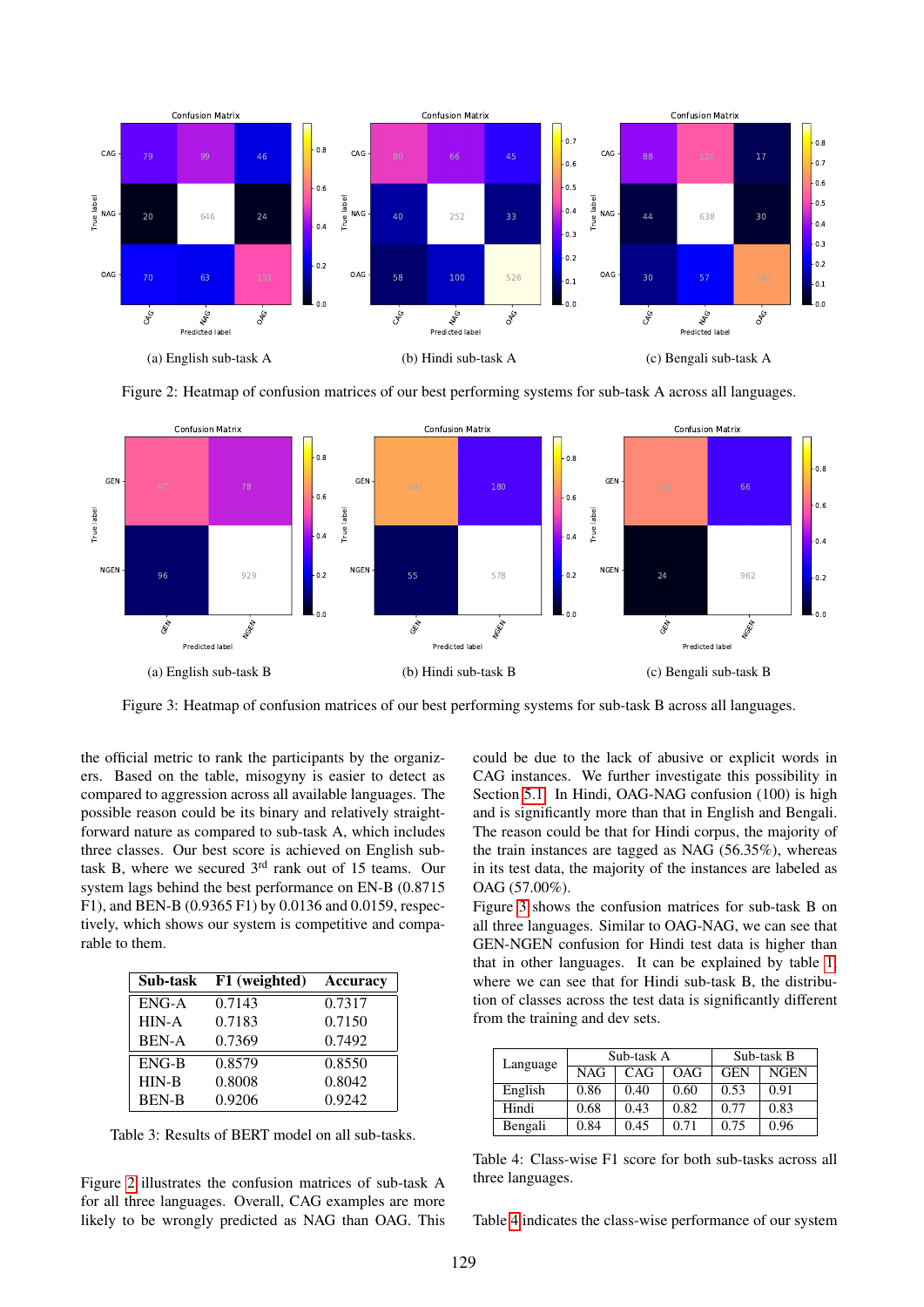<span id="page-4-5"></span>

| S.no         | sub-task | text                                                                                                                                                                                                      | actual      | predicted   |
|--------------|----------|-----------------------------------------------------------------------------------------------------------------------------------------------------------------------------------------------------------|-------------|-------------|
| a            | ENG-A    | Also Veere Di Wedding Fake Feminist Piece Of Shit                                                                                                                                                         | <b>NAG</b>  | <b>OAG</b>  |
| b            | ENG-A    | oneitis - that's what kabir singh had with that girl in the movie<br>dumb as fuck                                                                                                                         | <b>NAG</b>  | <b>OAG</b>  |
| $\mathbf{c}$ | HIN-A    | Maha Chutiyapay ki film he Kabir Singh It's totally bullshit movie<br>(Kabir Singh is a very stupid film it's totally bullshit movie)                                                                     | <b>NAG</b>  | <b>OAG</b>  |
| d            | HIN-A    | Mujhe bhi jand lagi movie lakin maine chutiyo ke samne jaban nahi kholi or na<br>hi kholuga<br>(I also found this movie stupid, but I didn't open my mouth in front of idiots and<br>won't do so. $\big)$ | <b>NAG</b>  | OAG         |
| e            | $ENG-B$  | neha gupta ur are a crook if there are no evidence den how u can file a false<br>compaint????                                                                                                             | <b>GEN</b>  | <b>NGEN</b> |
| f            | $ENG-B$  | kapil why are u listening to these chutiaasssssgive them shut up<br>callinsane idiots                                                                                                                     | <b>GEN</b>  | <b>NGEN</b> |
| $\mathbf{g}$ | $HIN-B$  | <i>Bhadwa hai rajdeep</i> (Rajdeep is an idiot.)                                                                                                                                                          | <b>GEN</b>  | <b>NGEN</b> |
| h            | $HIN-B$  | Kaunsi charas ya afeem phoonk ke aayi hai ye. Gandee aurat. Aurat ke naam pe<br>dhabba.<br>(Which weed or poppy has she smoked? Dirty lady. Blot on the name of a woman.)                                 | <b>NGEN</b> | <b>GEN</b>  |

Table 5: Instances where predicted label seems more accurate than given label.

on all the sub-tasks. For sub-task A, the performance is least for CAG across all the languages, which shows that it is the most challenging aggression class to identify. OAG and CAG scores are least for English as compared to the other two languages because the percentage of training examples for those two classes is lower in English as compared to other languages. NAG is the easiest to detect in English and Bengali, whereas OAG is the easiest to detect in Hindi. With regards to sub-task B, the performance is better on NGEN than GEN for all the three languages. The difference between the F1 score on NGEN and GEN is significantly more in English than in Hindi and Bengali. This can be attributed to the lower percentage of GEN examples in English than in the other two languages.

## <span id="page-4-4"></span>5.1. Error Analysis

We analyze the mistakes of our model on the validation set to see where it goes wrong. We found several instances where the actual tag is CAG, but our model classifies them as NAG. Some of those examples are listed as follows:

- *"Fat shaming is good. Why not?"*
- *"\*\*Gay people rely on straight people to produce more gay people\*\*"*
- *"They have no right to live"*
- *"Inko hospital bejo..ye mentally hille hue log han" (Send them to hospital, they are mentally disturbed people.)*
- *"Bhai aap na sirf review kariye baki ki baatein na hi kare toh accha h ?" (Brother you only do review, it's better of you don't talk about other things.)*

From these examples, we can see that due to the indirect/sarcastic nature and lack of profanity in CAG, it is confused with NAG. This flags CAG as the most difficult class to detect.

We also found some instances where the predicted labels seem more likely to be correct than the annotated labels.

Table [5](#page-4-5) shows such examples. In that, examples a-d are from sub-task A and are labeled as NAG, but as they include abusive and explicit words, the predicted label OAG seems more accurate. Examples e-g are labeled as GEN, but they are targeted towards a specific person not based on gender. So the model prediction NGEN is correct. Example h attacks a woman based on her gender, and hence the model predicts it as GEN.

# 6. Conclusion

In this paper, we present our multi-task deep neural model to identify misogyny and aggression for three different corpora - English, Hindi, and Bengali. The analysis of the label co-occurrence across the two sub-tasks shows that aggression identification and misogyny identification are related. Analysis of the results shows that CAG is often confused with NAG and is the most challenging aggression class to detect.

For future work, instead of employing BERT as a feature extractor, we plan to fine-tune it using the training data. We also plan to explore more sentiment features for better identification of the implicit forms of aggression (CAG).

# 7. Bibliographical References

- <span id="page-4-1"></span>Agrawal, S. and Awekar, A. (2018). Deep learning for detecting cyberbullying across multiple social media platforms. In *European Conference on Information Retrieval*. Springer.
- <span id="page-4-2"></span>Aroyehun, S. T. and Gelbukh, A. (2018). Aggression detection in social media: Using deep neural networks, data augmentation, and pseudo labeling. In *Proceedings of the First Workshop on Trolling, Aggression and Cyberbullying (TRAC-2018)*.
- <span id="page-4-3"></span>Bahdanau, D., Cho, K., et al. (2014). Neural machine translation by jointly learning to align and translate. *arXiv preprint arXiv: 1409.0473*.
- <span id="page-4-0"></span>Beran, T. and Li, Q. (2005). Cyber-harassment: A study of a new method for an old behavior. *JECR*, 32(3).